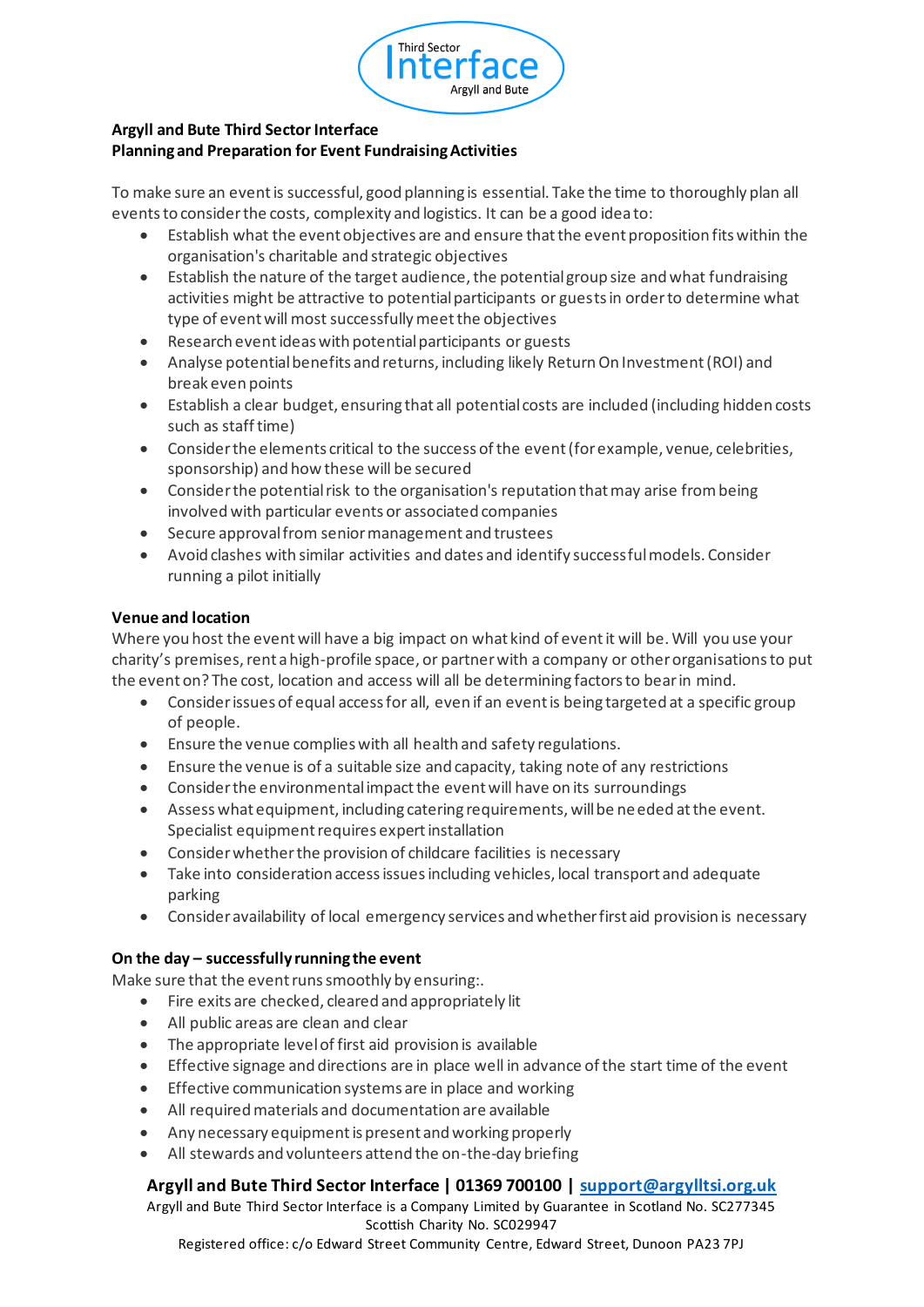

## **Argyll and Bute Third Sector Interface**

## **Planning and Preparation for Event Fundraising Activities**

- All banking materials (float, cash box, receipt books) are stored safely and securely
- Name badges are provided to identify key personnel and volunteers
- All branding is in place as agreed with any sponsor
- Phone numbers of all key event contacts (band, entertainer, speakers) are stored safely and securely and emergency contact numbers are to hand
- Volunteers and staff are briefed to make sure you've covered key roles and responsibilities, health and safety elements, all the information on the venue (toilets, fire exists, parking etc.) and who to talk to if anything goes wrong

## **Event sponsorship**

It's worthwhile to ensure that the organisation has a written contract with every sponsor. This need not be a complicated document and could be a letter of agreement. The contract should set out clearly what funding is being provided, when payment will be made and what the charity will provide in return.

Usually the charity will display the sponsors' logos and there will often be strict branding requirements to follow for both parties. The contract may also specify other benefits such as a number of complimentary places or tickets.

#### **Financial procedures**

For best practice, organisations should put in place appropriate financial procedures. These will depend on the nature of the event but may include:

- Recording income received and all expenses
- Monitoring income and expenditure against agreed budget
- Ensuring there are facilities and procedures for cash handling and storage on the day including a safe or suitable cash box
- Having procedures drawn up and facilities available to handle debit or credit card payments – particularly access to chip and pin handsets.

When transporting monies after the event, it's a good idea for organisations to use a night safe facility at a bank or a suitable safety deposit box. If money is to be carried by an individual, it's best for care to be taken with personal security. Individuals should be encouraged to always use a safe route, and be accompanied and/or carry a personal alarm.

#### **Banking monies**

It is good practice for monies to be counted, recorded and banked as soon as possible after the event, and at least two people should be present when counting cash.

Event organisers should ensure compliance with insurance policy terms in the case of a theft. If it is not possible to bank monies immediately, arrangements should be made for monies to be kept in a secure place or preferably a safe.

#### **Outstanding monies**

Recovery of any outstanding money from participants should be made as soon as possible after the event. If monies are not collected within the specified time frame, it is worthwhile organisations contact the participant and request money to be submitted. If payment is still not forthcoming, you could give consideration to the amount outstanding, the time and effort that may be required and the potential reputational risk to the charity when deciding upon a further course of action.

**Argyll and Bute Third Sector Interface | 01369 700100 | support@argylltsi.org.uk** Argyll and Bute Third Sector Interface is a Company Limited by Guarantee in Scotland No. SC277345 Scottish Charity No. SC029947 Registered office: c/o Edward Street Community Centre, Edward Street, Dunoon PA23 7PJ